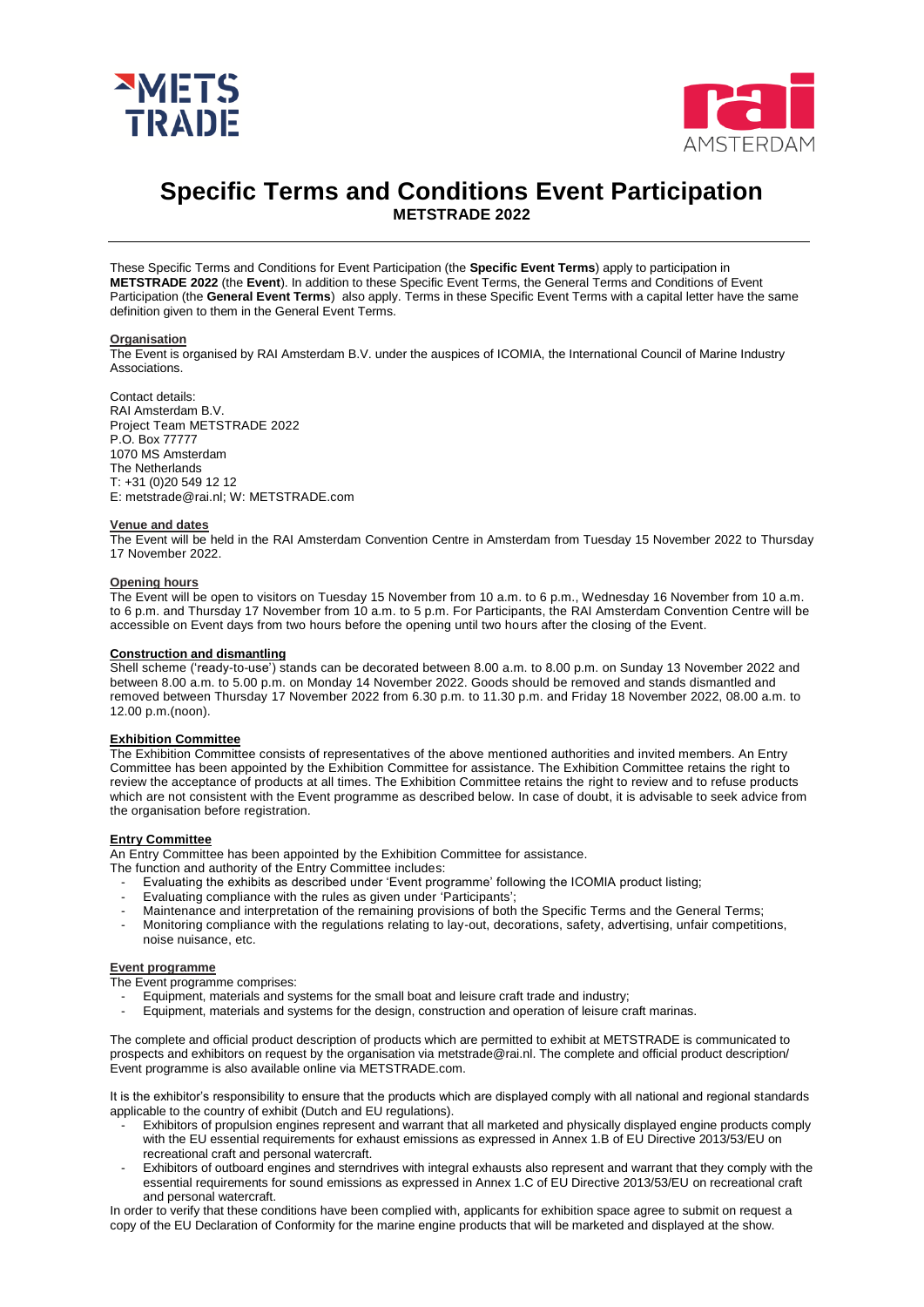Exhibitors agree to cooperate fully with and respond to any questions from any authorities or others as appointed by the organisation. Exhibitors agree that it is their sole responsibility to comply with emissions or safety regulations; and that none of the show parties nor the show may be held responsible for any penalties, burdens or costs that are associated with or result from the enforcement of environmental or safety laws by the appropriate officials.

#### **Please note that:**

- 1) **Boats** are **not** accepted, the only exception being small inflatable boats/tenders with a max. of 3.20 meters length.
- 2) The boats in question may not rise above the stand. Inflatable (auxiliary) boats of any size with integral inboard engines are also expressly forbidden
- 3) Services e.g. financial or advisory; as opposed to goods, are not accepted.
- 4) Boat trailers of a length exceeding 4 metres are expressly forbidden. It is not permitted to exhibit products in and/or on the trailer. It is permitted to stack several trailers on top of each other, always provided that they remain within the dimensions of the stand;
- 5) Marine accessories are accepted only if they are strictly marine related;
- 6) Semi manufactured products are accepted only if they are strictly marine related;
- 7) Cutlery is accepted only if they are strictly marine related;
- 8) Water sports accessories such as tubes, wakeboards and canoes are excluded from the METSTRADE Event programme.

Products that are excluded from the METSTRADE Event programme, but are despite of this rule displayed on site, will be removed from the stand on the risk and costs of the exhibitor.

#### **Participants**

The products described under Event programme may only be exhibited by companies who are either original equipment manufacturers and/or authorised distributors of these materials and equipment. (Authorised) distributors are accepted only under the condition that they can show a confirmation from their manufacturer stating that the manufacturer will not be present at METSTRADE and that this particular distributor is authorised by the manufacturer to exhibit at METSTRADE. If this is questionable, the organisers reserve the right to ask for written verification. Authorisation is at the full discretion of the organisers, who may refuse exhibitors without incurring any liability.

#### **Demonstrations**

Special activities at stands, such as product presentations, performances and shows, may only take place if written permission is granted by RAI. Please note that permission must be requested in writing at the latest 30 days before the beginning of the construction period. This permission is subject to various conditions, including that the activity must be situated in such a way that interested visitors do not block the corridor.

#### **Participation package**

A registration fee of  $\epsilon$  495 is charged per application. The registration fee is non-refundable.

This registration fee includes:

- Name on participants list in the exhibition catalogue
- Name on participants list at the website METSTRADE.com
- Company name ('Company Profile') for company presentation at METSTRADE.com
- Access to the Exhibitor Portal and Web Shop and ability to use several offers from preferred suppliers
- Exhibitor badges (based on the size of stand)

For each additional company that exhibits within the space rented by a main Participant, a non-refundable registration fee of € 495 will be charged to the main Participant per additional company – with a maximum of two companies per 12 m2. This additional 'co-exhibitor' will receive the same package as the main Participant (see mentioned above) plus the mentioning of the company name and country on the fascia board of the stand, depending on the available space on the fascia board. Please fill in an additional registration form per co-exhibitor.

#### **Costs of Stand Space**

**The tariffs for stand rental per m<sup>2</sup> are:**

| Stand package     | <b>Application before 1 May 2022</b> | <b>Application from 1 May 2022</b> |
|-------------------|--------------------------------------|------------------------------------|
| Standard* package | € 397.00/m <sup>2</sup>              | € 422.00/m <sup>2</sup>            |
| Deluxe** package  | € 443.00/m <sup>2</sup>              | € 468.00/m <sup>2</sup>            |
| Royal*** package  | € 471.00/m <sup>2</sup>              | € 496.00/m <sup>2</sup>            |

The above mentioned prices are excluding registration fee and VAT. The minimum stand space available is 12  $m^2(4 \text{ m}$  width x 3 m deep). Rental of stand space is possible per standard measurement of 4 m x 3 m or in multiples of these modules. Different stand dimensions can only be arranged in consultation with the organisers. Account is taken, wherever possible, of the exhibitors' wishes for the number of m<sup>2</sup> and preferences for stand dimensions and location. However, the organisers cannot guarantee in advance that the exhibitors' wishes will be accommodated.

#### **Shell scheme stand construction packages/ regulations**

Exhibitors are not allowed to handle stand construction themselves. Nor are they allowed to attach any eye-catching objects outside or above the standard stand or to attach any other high or projecting objects in, on or around the stand. It may be possible to obtain an exception to this rule, depending on the exhibition material, after consultation with the organisers and with their written permission. The stand must however remain in its original state. With regards to the application of stand decorations it is mandatory to use the double sided tape provided by the organisers. Please note that the coloured piping of the aisle carpet is **not** part of your stand. All exhibits are displayed at the discretion of the Entry Committee, which retains the right to refuse and remove products.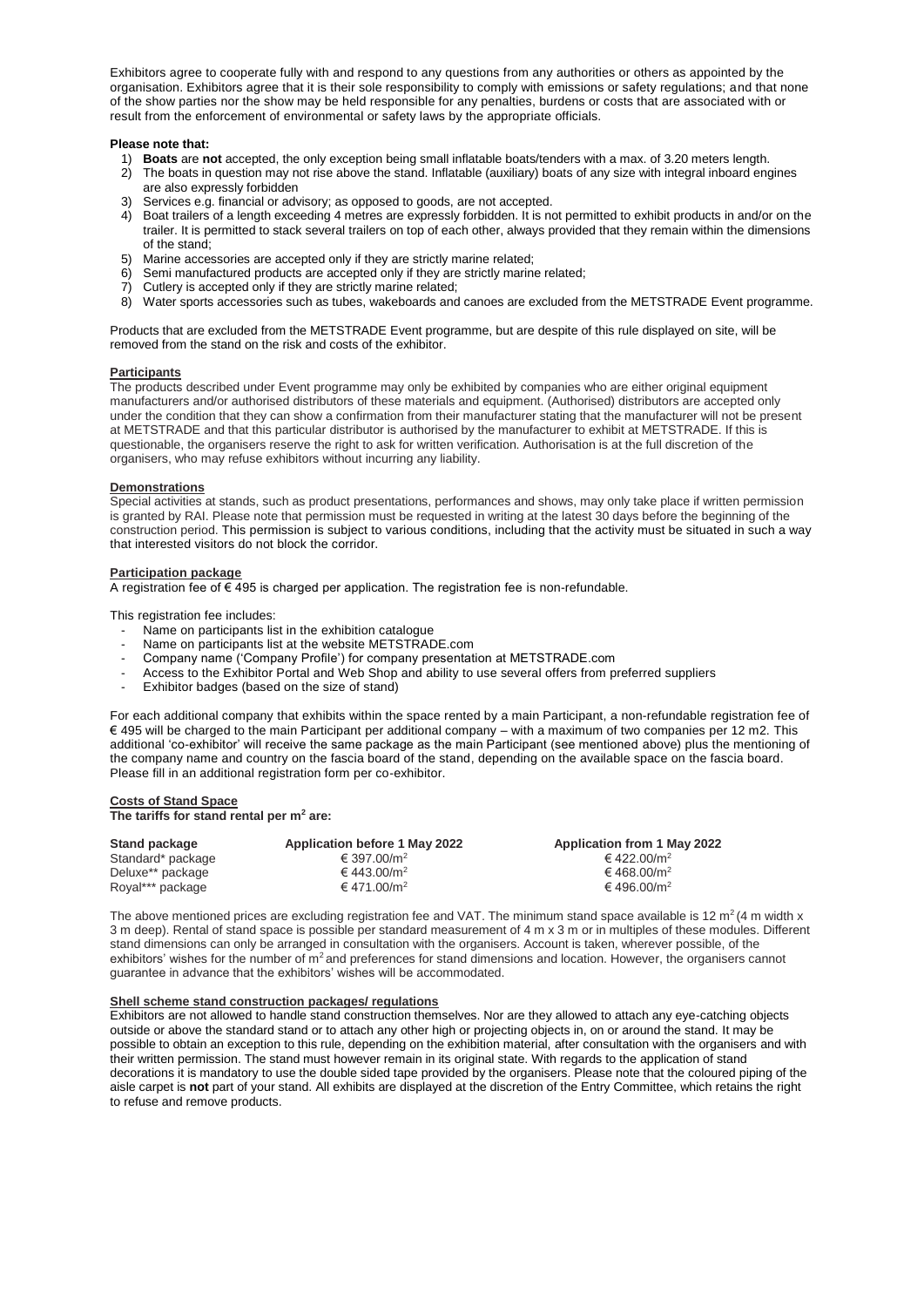# **Shell scheme stand construction packages/ types**

Three different shell scheme stand packages are available. Full details and artist impressions are available via METSTRADE.com and can be obtained from the organisers. The following fittings and facilities are included in the shell scheme stand construction packages (based on the minimum stand size of 12 m<sup>2</sup>):

|                                                                                     | <b>Standard</b> |                 | <b>Deluxe</b>     |                 | Royal                                         |                 |
|-------------------------------------------------------------------------------------|-----------------|-----------------|-------------------|-----------------|-----------------------------------------------|-----------------|
| <b>STAND PACKAGE</b>                                                                | < 36 m2         | $\geq 36$ m2    | $< 36 \text{ m2}$ | $\geq 36$ m2    | $< 36 \text{ m2}$                             | $\geq$ 36 m2    |
| Standard partition walls (250 cm high)                                              | White           |                 | grey              |                 | beech + colour<br>of your choice <sup>1</sup> |                 |
| Fascia board with stand number,<br>company name, country                            | White           |                 | white             |                 | white                                         |                 |
| Lockable storage (100 x100 cm)                                                      | Yes             |                 | yes               |                 | yes                                           |                 |
| Carpet tiles, available in various colours<br>(standard colour = anthracite)        | Yes             |                 | yes               |                 | yes                                           |                 |
| Company logo (full colour) on carpet tile                                           |                 |                 | 1                 |                 |                                               |                 |
| Track lights 15W LED<br>(1 track of 60 cm has 2 lights)                             | 4<br>(2 tracks) | 8<br>(4 tracks) | 4<br>(2 tracks)   | 8<br>(4 tracks) | 4<br>(2 tracks)                               | 8<br>(4 tracks) |
| Table                                                                               | 1               | 2               | 1                 | 2               | 1                                             | 2               |
| Chairs                                                                              | 3               | 6               | 3                 | 6               | 3                                             | 6               |
| Reception counter                                                                   | 1               | $\overline{2}$  | 1                 | $\overline{2}$  | 1 <sup>2</sup>                                | 2               |
| Brochure rack                                                                       |                 |                 | 1                 | 2               | 1                                             | 2               |
| Double wall socket (220 V, 2 kW)<br>daytime power) incl. power consumption          | 1               |                 | 1                 |                 | 1                                             |                 |
| Daily basic cleaning of the stand                                                   | Yes             |                 | yes               |                 | yes                                           |                 |
| Invitations<br>(to be ordered in the Exhibitor<br>Portal/Web Shop)                  | 200             |                 | 200               |                 | 300                                           |                 |
| Free Wi-Fi (for email purposes only)                                                | Yes             |                 | yes               |                 | yes                                           |                 |
| Daily lunch package including<br>orange juice, delivered to your stand <sup>3</sup> |                 |                 | yes               |                 | yes                                           |                 |
| Twice daily coffee and tea,<br>delivered to your stand                              |                 |                 |                   |                 | yes                                           |                 |
| Mineral water (12 bottles),<br>delivered on the first day of the show               |                 |                 | yes               |                 |                                               |                 |
| Refrigerator filled with drinks,<br>replenished daily                               |                 |                 |                   |                 | yes                                           |                 |

<sup>1</sup> Within the Royal Stand Package you can choose anthracite, silver, red or blue walls complimentary to the beech walls.

<sup>2</sup> Within the Royal Stand Package you will have 1 reception counter in the chosen colour of your wall with company logo. If you have more than 36 m2 the second counter is without the logo.

3 The catering of the stand packages has been determined on a fixed amount of food and/or beverages per day, based on your stand size:

| $0 - 17$ m <sup>2</sup> :   | 4 persons  |
|-----------------------------|------------|
| $18 - 35$ m <sup>2</sup> :  | 8 persons  |
| 36 m <sup>2</sup> and more: | 12 persons |

Please note an artist impression of the different stand packages is available via METSTRADE.com. All packages are subject to change. If applicable the project team will be in touch with all exhibitors at the earliest opportunity to explain the changes.

# **Space allocation**

Space is allocated at the organisers' discretion, based on the availability of space and taking the wishes of each exhibitor as much into account as possible. If a waiting list needs to be established as a result of lack of space, this will be handled by date of receipt of the registration form. No rights can be claimed from allocations of prior METSTRADE exhibits. Account is taken, wherever possible, of your wishes for the number of m<sup>2</sup> and preferences for stand dimensions and location. However, the organisers cannot guarantee in advance that your wishes will be met.

# **Invitations**

Exhibitors can order invitations for distribution to their clients. The first 200 (Standard and Deluxe package) or 300 (Royal stand package) ordered invitations are free of charge and can be ordered via the Exhibitor Portal/Web Shop. Purchased invitations cannot be refunded by RAI Amsterdam.

#### **Terms of Payment**

In accordance with the provisions of article 7 of the Standard Terms, the uniform stand construction package costs should be paid in two instalments, namely:

- <sup>-</sup> 1<sup>st</sup> advance invoice of 25% of the total number of square metres reserved, plus the registration fee: within 21 days of the date of the first advance invoice (advance invoices are sent from 365 days before the exhibition).
- 2<sup>nd</sup> advance invoice of 100% (minus the 25% of the first advance invoice): within 21 days of the date of the second advance invoice (these are sent from 90 days before the exhibition).

No advance invoices are sent from 90 days before the exhibition. In the event of application less than 90 days before the first build-up day of the exhibition the amount owed should be paid **in full** together with the application, but at least four days before the first build-up day.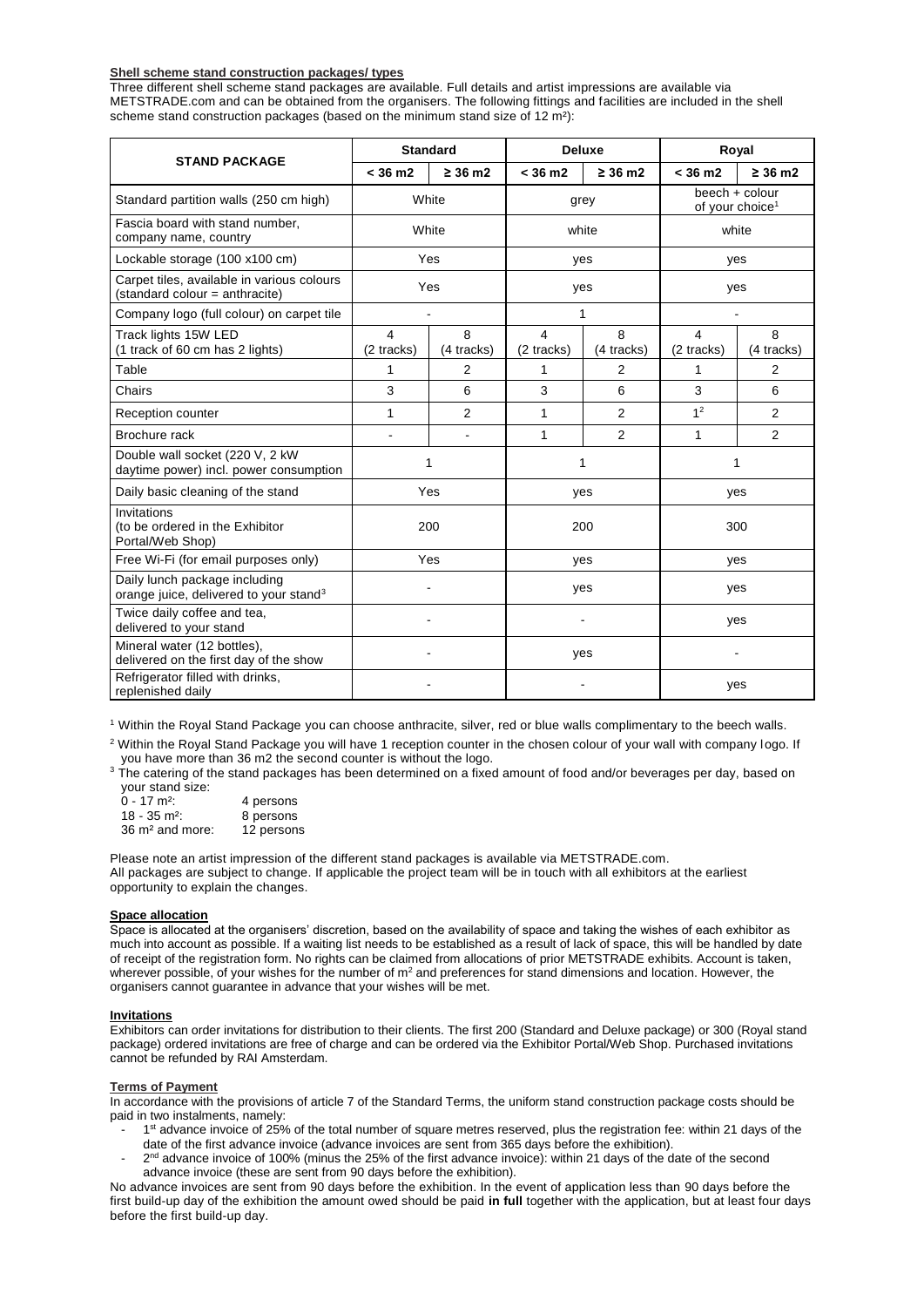#### **Media Solutions**

To put your company in the spotlight before, during and after the Event, RAI offers participants several Media Solutions such as online advertising, advertisements in the show catalogue, advertising in- and around the RAI Convention Centre, video and narrowcasting.

# **VAT Regulations**

Due to VAT rules regarding the place of supply of services, whereby RAI does not have to invoice Dutch VAT on stand rental and stand construction, Participants must enter their full VAT number on the Registration Form or enclose a statement from the tax authorities that qualifies them as a taxable person. If this information is not provided, we are obliged to charge Dutch VAT on all our invoices. This rule only applies to non-Dutch Participants.

#### **Disputes**

Any complaints should be made within 30 days of the last day of the exhibition. Complaints brought to our attention beyond this deadline will not be addressed.

\*\*\*

# **Protecting Your Intellectual Property**

Exhibitions have proven to be an excellent platform to showcase new innovations for technology and products to the market for the first time. Research has shown that learning about new innovations is one of the most important reasons for visitors to attend an exhibition. But when your company is investing time, money and resources in research and development you want to make sure you can protect your innovations and receive the full benefits of the investments made. RAI Amsterdam understands how important this is for you and is pleased to provide some practical tips on how to protect your Intellectual Property (**IP**) rights in The Netherlands and avoid IP conflicts.

# **What is IP?**

Intellectual property refers to "*creations of the mind: inventions; literary and artistic works; and symbols, names and images used in commerce*." In this context, we refer to, for example, patents, trademarks or industrial designs:

- **A patent** is an exclusive right granted for an invention, for example a product or process that provides a new (technical) solution to a problem. Registering a patent would provide the owner of the patent with protection for their inventions.
- **A trademark** is a distinctive sign that identifies certain goods or services provided or produced by a company or individual. By registering a trademark, it ensures that the owners of the trademark have the exclusive right to use them on their goods, products and services.
- **An industrial design** refers to the ornamental or aesthetic aspects of a product or design. It can refer to threedimensional features, like shape or surface, or to two dimensional features, like patterns, lines or colors.

# **Registering your IP**

How, when and where to register your innovations (products and brands) differs per country and region. As an international business, it may very well be prudent to register your IP in all of the countries in which you do business. Please note that registering your IP rights takes time and that this is preferably taken care of well in advance of any exhibition in which you intend to participate. For more information, we refer to the links provided at the end of this document.

# **What you can do**

Protecting IP is the responsibility of the exhibitors themselves. As an exhibition organiser, RAI Amsterdam does not have specific knowledge of product development and IP protection in your industry. Furthermore, METSTRADE 2022 is an independent platform for the industry, and can only advise and assist you in case of (suspected) infringement. Your innovations are best protected by registering patents, trademarks and/or design rights and by identifying and warning (possible) infringers with a cease and desist letter before the exhibition starts. Of course we understand that conflicts may arise during the exhibition, and for that purpose RAI Amsterdam has set up an IP Legal Desk to provide you with preliminary advice in urgent matters. More information on how the IP Legal Desk can help you before and during the exhibition is described hereafter.

# **Global tradeshow – European patents!**

Even though METSTRADE 2022 is an international trade show serving a global marketplace, Dutch (or European Union) regulations and laws apply to the show.

#### **Only exhibit products of which you hold the IP rights!**

If you have a product that possibly infringes anyone's IP rights, don't exhibit this product, especially if you have received a warning from the IP right holder. RAI Amsterdam will always follow and comply with a court decision. So avoid disappointment and problems during the show.

# **Before the Exhibition - Three steps to avoid IP issues**

As an exhibitor, you do not want the hassle of dealing with IP rights issues during the trade show. You want to spend your valuable time meeting clients and prospects, and doing business. It is therefore best to avoid any IP conflict at the exhibition altogether. There are several ways you can prevent an IP conflict, by taking some time in advance of the exhibition to identify possible infringers of your IP rights and by taking action to prevent them from exhibiting the (possibly) infringing product(s).

- **1. Review the exhibitor list:** The exhibitor list at [METSTRADE.com](http://www.metstrade.com/) is regularly updated. Most companies even list (some of) the products they will be exhibiting on their own webpage which is linked to the exhibitor list. Review this list in advance to see if there are any companies of which you suspect that they might infringe on your IP.
- **2. Warn suspected infringers:** If you see a company on the exhibitor list that might infringe your IP, send them a cease and desist letter warning them not to exhibit these products at METSTRADE 2022, or face immediate legal action from you. A template letter is available in the Exhibitor Portal. Please keep in mind that RAI Amsterdam is not an IP mediator and that you will have to make your own consideration as to when to send a letter and its contents. In view hereof, you will also find a list of attorneys in the Netherlands in this document which we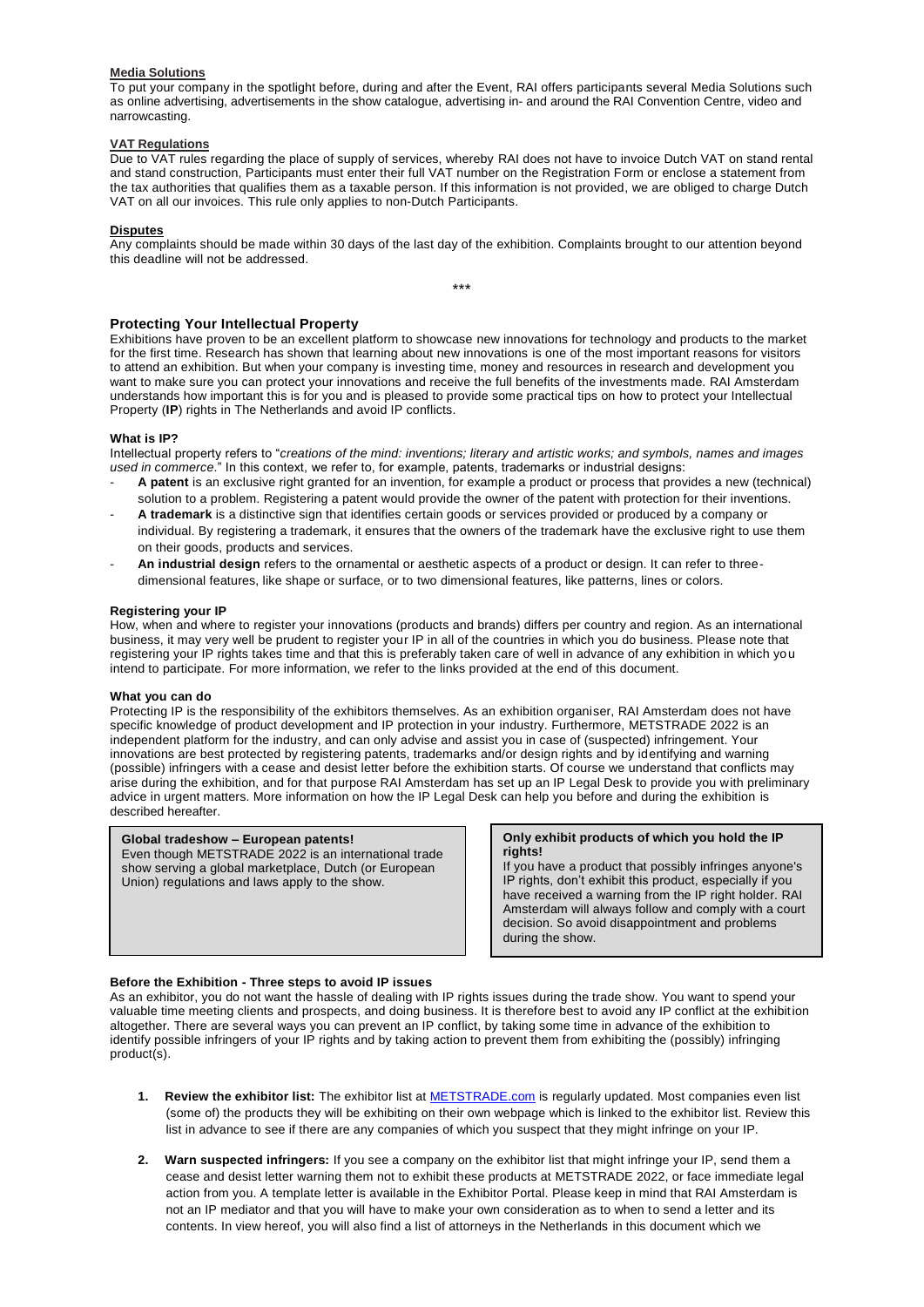recommend you contact in order to assist you on a more tailor made letter, or can help you prepare legal action in case the products are (threatened to be) exhibited after all.

**3. Request a border seizure and/or preliminary injunction:** If you suspect that products infringing your IP will be brought into the Netherlands, you are entitled to request that the Dutch Customs confiscate these goods. If the Customs agree with your request, they will stop these goods at the border and ask you to look at the products to see if they really infringe your intellectual property. The contact details of the Dutch Customs Agency can be found at the end of this document. In some cases it is also possible to request an injunction from the Dutch courts in advance of an exhibition, preventing the threatened infringement. Moreover, this is sometimes possible without notifying the suspected infringer in advance.

# **Be prepared: Bring your patents, registrations and trademarks to the show.**  The IP Legal Desk or a law firm you may contact can only

assist you if you can show your patents, registrations, trademarks etc. It is therefore important to bring these documents with you to the show.

**The IP Legal Desk at METSTRADE 2022** Our in-house counsel will be available during to advise you on what steps you can take to protect your products, brands and trademarks. If need be she can refer you to specialized IP attorneys. These specialized attorneys can also advise you what to do if you decide to go to court in the Netherlands for suspected or detected IP infringement during the exibition. The IP Legal Desk can be contacted through Organiser's Office.

# **During the Exhibition - What to do if your IP is infringed**

If you see or suspect infringement of your IP rights during the exhibition you can approach the (suspected) infringer to notify them of your IP rights. If that does not have the desired result, it is possible to send a cease and desist letter. If that also does not work, it is possible to go to a Dutch court to obtain an injunction, which is a provisional decision obliging the other party to stop the infringement, for example by no longer displaying and offering the product(s) during the exhibition.

# **IP Legal Desk**

Contact the IP Legal Desk (available on call) and present your case in the Organiser's Office (Monday 14 November & Tuesday 15 November 2022) who will carry out a *prima facie* review of your case. If necessary, they will refer you to someone who can further assist you.

**RAI Amsterdam does not have the means to enforce the removal of any products from an exhibition without a court ruling. We can only request the product to be removed, and ban an exhibitor and a specific product from the exhibition floor, if a court ruling has been granted.** 

# **Cease and desist letter and preliminary proceedings**

- 1. **Deliver a cease and desist letter:** As described above, it is generally advisable to first deliver a cease and desist letter to an infringing exhibitor**,** demanding that they stop exhibiting the infringing product(s) or face immediate legal action. A template letter is available in the Exhibitor Portal. The IP Legal Desk can assist and advice you.
- **2. Go to court for injunctive relief:** If the exhibitor refuses, you can go to a Dutch court in a Preliminary Proceeding. Basically, you would be asking the court to make an urgent provisional ruling that demands that the product(s) can no longer be exhibited. If the court rules in your favor, RAI Amsterdam will always cooperate with bailiffs and comply with court-imposed measures. A list of recommended attorneys based in the Netherlands can be found at the next page of this document. The IP Legal Desk, which can be contacted through the Organiser's Office can also assist and advise you.
- **3. Enforce the injunction:** if the court has granted an injunction, the decision can be enforced with a bailiff. He will then go to the infringer on your behalf and notify the infringer of the decision that obliges the infringing acts to be stopped immediately. If the infringing acts nevertheless continue, it can be possible to remove the products from the exhibition by way of a seizure (for which court permission is also necessary). The bailiff will then confiscate the product(s) and related promotional materials at the exhibition.

**The recommended IP law firms listed below can assist you with these steps.**